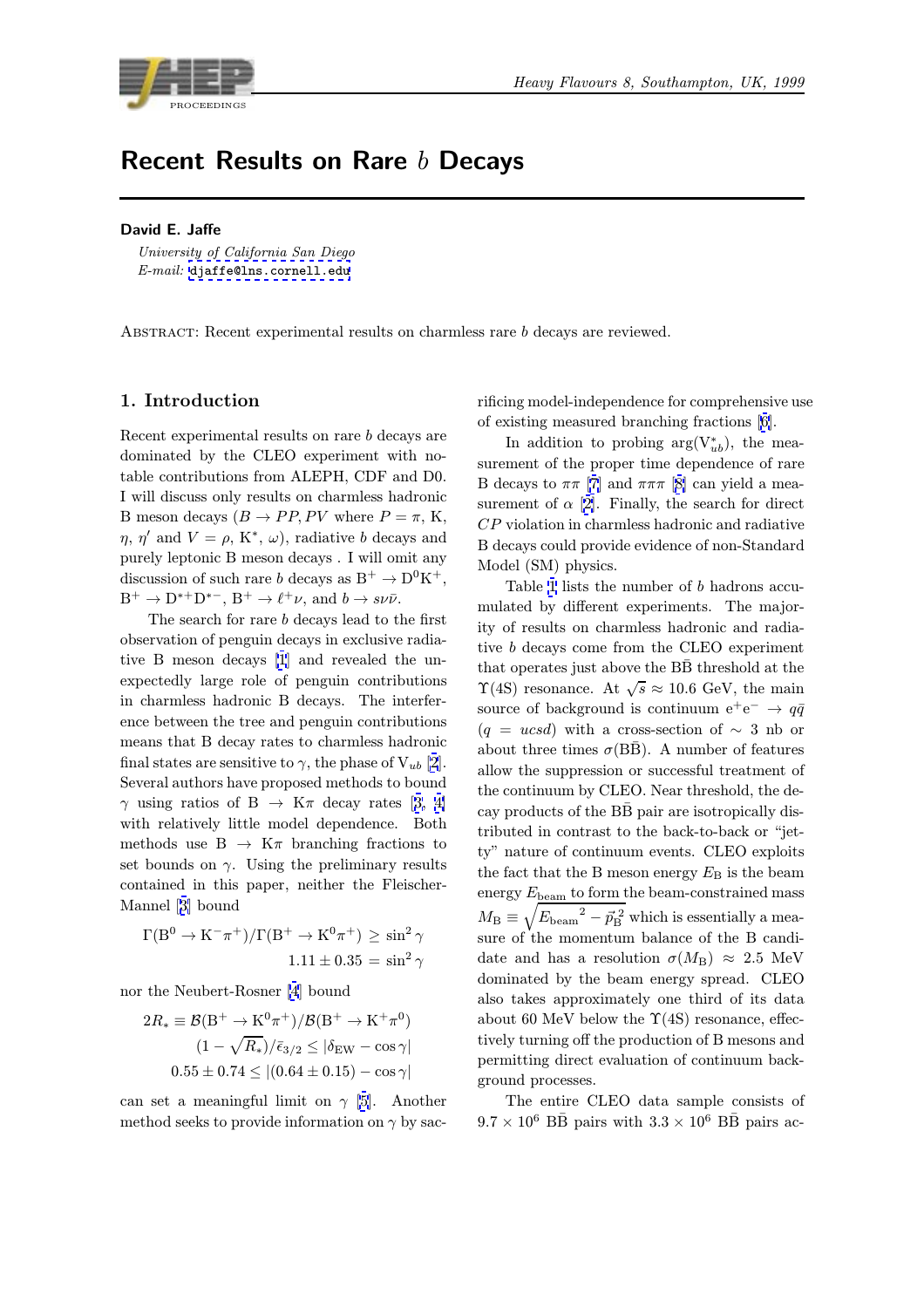|             | $\sqrt{s}$  | Production                          | Data                                         |
|-------------|-------------|-------------------------------------|----------------------------------------------|
| Experiment  | (GeV)       | rate                                | sample                                       |
| <b>CLEO</b> | $\sim$ 10.6 | $\sigma(B\bar{B}) \sim 1$ nb        | $9.7\times10^6\mathrm{B}\mathrm{\bar{B}}$    |
| LEP         | $\sim 91$   | $\sigma(b\bar{b}) \sim 7$ nb        | $0.9 \times 10^6 b \overline{b}/\text{Expt}$ |
| CDF/DO      | 1800        | $\sigma(b\bar{b}) \sim 100 \,\mu b$ | trigger dependent                            |

Table 1: Numbers of <sup>b</sup> hadrons accumlated at different experiments.

<span id="page-1-0"></span>cumulated with the CLEO II detector configuration [9]. The remaining  $6.4 \times 10^6$  BB pairs were accumulated with the CLEO II.V detector configuration [10]. The innermost tracking chamber was replaced by a three-layer, double-sided silico[n](#page-7-0) vertex detector and the argon-ethane gas mixture in the large drift chamber was replaced by helium-[pro](#page-8-0)pane to convert CLEO II to CLEO II.V. The latter of these detector modifications improves the charged kaon and pion separation both in terms of specific ionization  $dE/dx$  measured in the drift chamber and the momentum resolution.

#### 2. Charmless hadronic B decays

Charmless hadronic B decay candidates are selected by requiring  $|E_{\rm B}-E_{\rm beam}| \equiv |\Delta E| < 200$  or 300 MeV (The  $\Delta E$  resolution varies from 15 to 25 MeV depending on the final state),  $5200 < M_{\rm B}$ 5300 MeV  $(\sigma(M_{\rm B}) \approx 2.5 \text{ MeV})$  and  $|\cos(\theta_{\rm sphericity})|$  $< 0.8$  or 0.9 [11]. The  $|\Delta E|$  and  $|\cos(\theta_{\rm sphericity})|$ differ slightly for the different decay modes. The latter requirement exploits the difference in the shape of  $B\bar{B}$  and continuum events. In addition loose resona[nce](#page-8-0) mass  $M_{\text{res}}$  and particle identification cuts are used where applicable. Yields are extracted from the sample of resulting B candidates from an unbinned maximum likelihood (ML) fit [12] to the largely independent variables  $M_{\rm B}$ ,  $\Delta E$ ,  $\mathcal{F}$ ,  $dE/dx$ ,  $M_{\rm res}$  and  $\cos\theta_{\rm helicity}$ , where  $F$  is a Fisher discriminant combining 11 event shape variables [12],  $M_{\text{res}}$  is the  $\rho, K^*, \eta, \eta'$  or  $\omega$  candid[ate](#page-8-0) mass and  $\cos\theta_{\text{helicity}}$  is the helicity angle appropriate for pseudoscalar  $\rightarrow$  pseudoscalar,vector decays. In order to graphically present the resul[ts,](#page-8-0) cuts are applied to all variables in the fit except for the variable being plotted. These cuts generally reduce the signal efficiency by ∼ 50% and the background by an order of magnitude.



Figure 1: The likelihood contours in intervals of standard deviations (statistical uncertainty only) for the  $B^0 \to \pi^+ \pi^-$  vs.  $B^0 \to K^{\pm} \pi^{\mp}$  yields.



**Figure 2:** The difference in the B<sup>0</sup>  $\rightarrow$   $h^{+}h^{-}$  candidate energy and  $E_{\text{beam}}$  in GeV when both  $B^0$  daughter candidates are assigned the charged pion mass. The solid line represents the full fit, the dashed line represents the  $K^+\pi^-$  component, the dotted line represents the smaller  $\pi^+\pi^-$  component, the dot-dash line represents the background and the histogram represents the data.

The preliminary results from the ML fit to  $B^0 \to h^+\pi^-$  candidates in  $9.7 \times 10^6$  BB pairs are shown in figures 1 and 2. The measured yields for K<sup>+</sup> $\pi$ <sup>-</sup> and  $\pi$ <sup>+</sup> $\pi$ <sup>-</sup> are 80.2<sup>+11.8</sup> and 20.0<sup>+7.6</sup>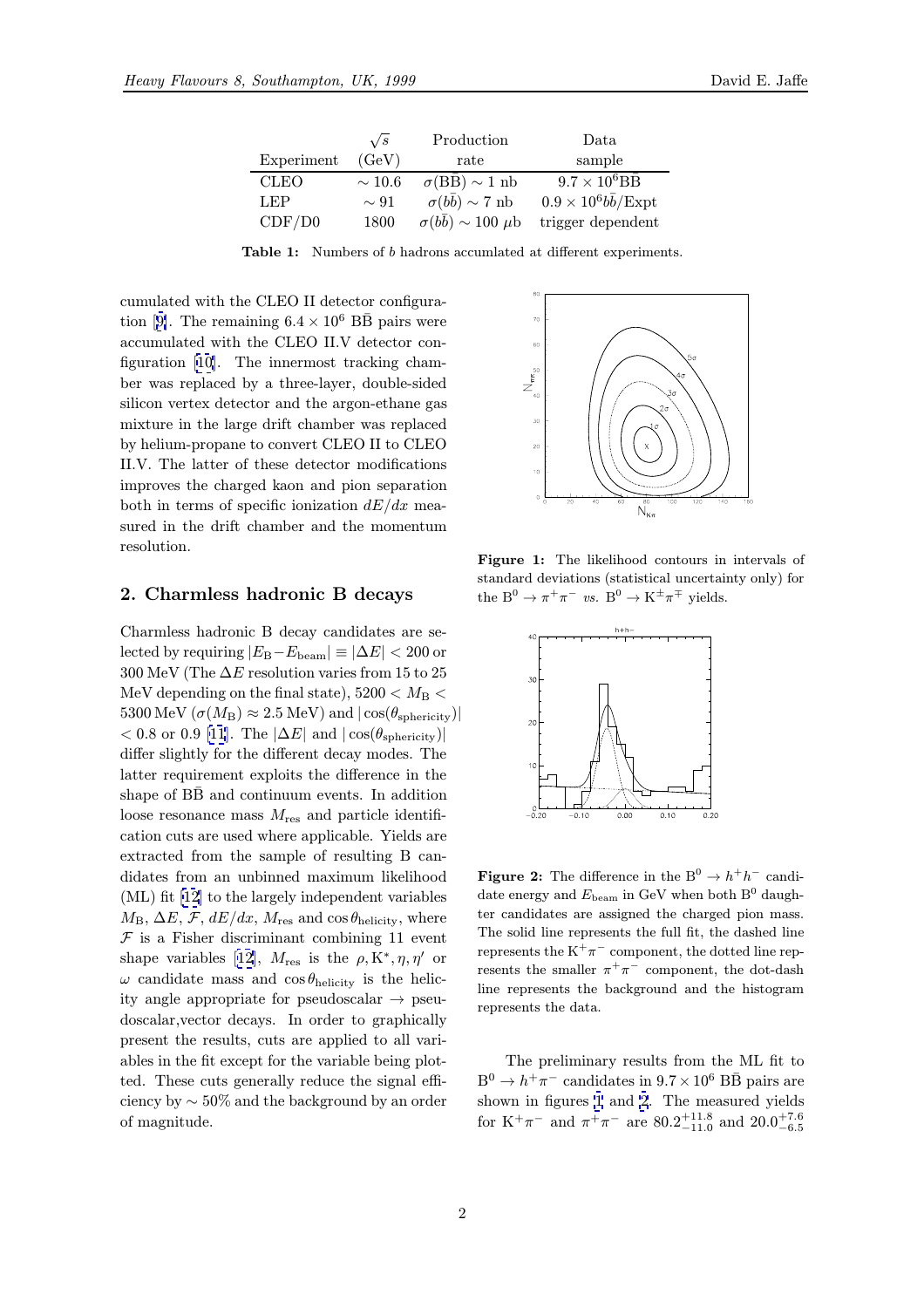events, respectively. This represents the first observation of the decay  $B^0 \to \pi^+\pi^-$ . Figure 1 shows the likelihood contours in increments of standard deviations (statistical uncertainty only); the B<sup>0</sup>  $\rightarrow \pi^+\pi^-$  is significant at over four standard deviations. Figure 2 demonstrates one co[m](#page-1-0)ponent of CLEO's ability to separate charged kaons and pions; when a kaon is assigned the pion mass, the shift in  $\Delta E$  is -42 MeV ( $\sigma(\Delta E)$  = 25[20] MeV for CLEO I[I \[](#page-1-0)CLEO II.V]). The  $K/\pi$ separation in  $dE/dx$  at  $|\vec{p}_h| \approx 2.5$  GeV is  $1.7[2.0]\sigma$ in CLEO II [CLEO II.V]. The preliminary results for the branching fractions of  $B^0 \to h^+h^-$  decays are  $\left(1.88\,^{+0.28}_{-0.26}{\pm0.13}\right){\times}10^{-5},\,\left(0.47\,^{+0.18}_{-0.15}{\pm0.06}\right){\times}$  $10^{-5}$  and  $\lt 0.2 \times 10^{-5}$  at 90% CL for  $h^+h^-$  =  $K^+\pi^-$ ,  $\pi^+\pi^-$ , and  $K^+K^-$ , respectively [13] <sup>1</sup>.

The preliminary results for the related decays  $B^+ \to K^0 h^+$  and  $B^+ \to h^+ \pi^0$  are  $\mathcal{B}/B^+ \to$  $K^0\pi^+$ ) =  $(1.82^{+0.46}_{-0.40} \pm 0.16) \times 10^{-5}$ ,  $\mathcal{B}(B^+ \rightarrow$  $K^0K^+$  $K^0K^+$ ) <  $0.51\times10^{-5}$  at 90% CL,  $\mathcal{B}(B^+\to K^+\pi^0)$  =  $(1.21^{+0.30+0.21}_{-0.28-0.14}) \times 10^{-5}$  and  $\mathcal{B}(B^+ \to \pi^+\pi^0)$  <  $1.2 \times 10^{-5}$  at 90% CL [13]. Significant signals are seen in decays to  $K^0\pi^+$  and  $K^+\pi^0$  but not in  $\pi^+\pi^0$  or  $K^0\pi^+$ . The relatively low values of  $\mathcal{B}(B^0 \to \pi^+\pi^-)$  and  $\mathcal{B}(B^+ \to \pi^+\pi^0)$  with respect to  $B^0 \to K^+\pi^-$  and  $B^+ \to K^+\pi^0$  indicate that there will be substantial experimental difficulties in addition to the theoretical uncertainties in measuring the angle  $\alpha$  of the unitarity triangle  $(UT)$  [7].

Figures 3 and 4 shows the beam-constrained mass and  $\cos\theta_{\text{helicity}}$  distributions for  $B^+ \to \rho^0 h^+$ candidates in  $5.8 \times 10^6$  BB. Both distributions show [ev](#page-7-0)idence of a  $B^+$  signal. The yields from the ML fit are  $26.1^{+9.1}_{-8.0}$  and  $14.8^{+8.8}_{-7.7}$  for  $\rho^0 \pi^+$  and  $\rho^0 K^+$ , respectively, corresponding to  $\mathcal{B}(B^+ \to$  $\rho^0 \pi^+$ ) = (1.5 ± 0.5 ± 0.4) × 10<sup>-5</sup> and  $\mathcal{B}(B^+ \to$  $\rho^0 K^+$ ) < 2.2 × 10<sup>-5</sup> at 90% CL (preliminary).

For the related decay,  $B^0 \to \rho^{\pm} h^{\mp}$ , only positive values of  $\cos \theta_{\text{helicity}}$  are considered (Fig. 5). This serves to suppress backgrounds since it selects both a high momentum neutral pion that has less combinatorial background and a low momentum charged pion that is well-separated fr[om](#page-3-0)  $K^{\pm}$  by  $dE/dx$  thus reducing potential backgrounds from  $B^0 \to K^{*+}\pi^-$ . The preliminary results are



Figure 3: The beam-constrained mass  $M<sub>B</sub>$  distribution for  $B^+ \to \rho^0 \pi^+$  candidates. The solid line represents the full fit, the dashed line represents the background and the histogram represents the data.



**Figure 4:** The  $\cos \theta_{\text{helicity}}$  distribution for B<sup>+</sup>  $\rightarrow$  $\rho^0 \pi^+$  candidates.

 $\mathcal{B}(B^0 \to \rho^{\pm} \pi^{\mp}) = (3.5 \text{ } ^{+1.1}_{-1.0} \pm 0.5) \times 10^{-5}$  and  $\mathcal{B}(B^0 \to \rho^{\pm} K^{\mp})$  < 2.5 × 10<sup>-5</sup> at 90% CL in  $7.0 \times 10^6$  BB. In principle, the angle  $\alpha$  could be measured to a precision of  $\sim 6°$  with a likelihood fit to the proper time-dependence of the  $\pi^+\pi^-\pi^0$ Dalitz distribution with  $\sim 1000$  background-free  $B^0 \to \pi^+ \pi^- \pi^0$  events [8]. Given CLEO's result, such a measurement would require over  $100$  fb<sup>-1</sup> at an asymmetric,  $e^+e^-$  B-factory and would be complicated by the backgrounds as shown in figure 6. In addition, the [re](#page-7-0)gion of the Dalitz distri-

<sup>&</sup>lt;sup>1</sup>All CLEO results presented here assume  $\mathcal{B}(\Upsilon(4S) \rightarrow$  $B^{0} \bar{B}^{0}$ ) =  $\mathcal{B}(\Upsilon(4S) \to B^{+} B^{-})=0.5$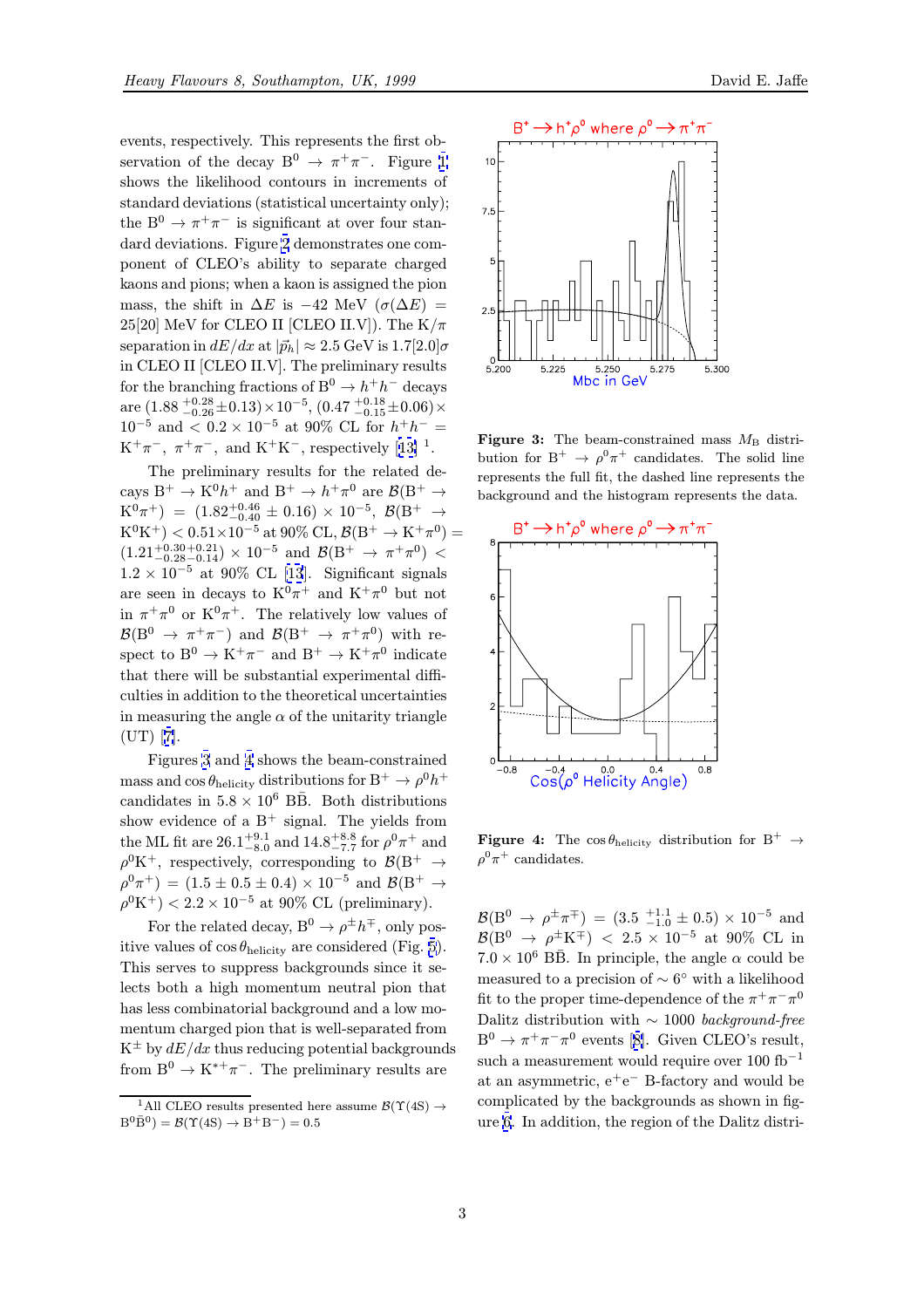<span id="page-3-0"></span>

**Figure 5:** The  $\cos \theta_{\text{helicity}}$  distribution for B<sup>0</sup>  $\rightarrow$  $\rho^{\pm}\pi^{\mp}$  candidates.



**Figure 6:** The Dalitz distribution  $(M^2(\pi^{\pm}\pi^0))$  vs.  $M^2(\pi^{\mp}\pi^0)$  for  $B^0 \to \pi^+\pi^-\pi^0$  candidates. To improve the visibility of the  $\rho$  resonance, the plot is "folded": the larger (smaller) of  $M^2(\pi\pi^0)$  is plotted on the horizontal (vertical) axis.

bution most sensitive to  $\alpha$  due to the interference between  $B^0 \rightarrow \rho^+ \pi^-$  and  $B^0 \rightarrow \rho^- \pi^+$  occurs when  $M^2(\pi^+\pi^0) \sim M^2(\pi^-\pi^0) \sim M^2(\rho)$  where the backgrounds to neutral pions are largest.

The likelihood contours for  $B^+ \to \omega h^+$  are shown in Figure 7 for  $9.7 \times 10^6$  BB. The yield of  $B^+ \to \omega \pi^+$  ( $\omega K^+$ ) is determined to be  $28.5^{+8.2}_{-7.3}$  $(7.9^{+6.0}_{-4.7})$  corresponding to  $\mathcal{B}(B^+ \to \omega \pi^+) = (1.1 \pm$  $(0.3\pm0.1)\times10^{-5}$  and  $\mathcal{B}(B^+\to\omega K^+)$  <  $0.8\times10^{-5}$ at 90% CL [14]. The B<sup>+</sup>  $\rightarrow \omega \pi^+$  branching frac-



**Figure 7:** The likelihood contours for the B<sup>+</sup>  $\rightarrow$  $\omega \pi^+$  vs.  $B^+ \to \omega K^+$  yields.

tion is consistent with that of B<sup>+</sup>  $\rightarrow \rho^0 \pi^+$  as expected from isospin. The limit on the B<sup>+</sup>  $\rightarrow$  $\omega$ K<sup>+</sup> branching fraction is somewhat at odds with CLEO's earlier reported value of  $(1.5_{-0.6}^{+0.7} \pm 0.2) \times$  $10^{-5}$  in the  $3.3 \times 10^6$  BB of the CLEO II data sample [15]. Two factors are responsible for this change. The CLEO II data sample was re-analyzed with improved calibration and track-fitting allowing an extension of the geometric acceptance and trac[k q](#page-8-0)uality requirements resulting in an increase in reconstruction efficiency of 10 to 20%. The re-analysis reduced the  $\omega$ K<sup>+</sup> yield and increased the  $\omega \pi^+$  yield. In addition, there were very few  $\omega$ K<sup>+</sup> candidates found in the CLEO II.V data sample  $(6.4 \times 10^6 \text{ B} \bar{\text{B}})$ .

The beam-constrained mass distributions for  $B^+ \rightarrow \eta' K^+$  and  $B^0 \rightarrow \eta' K^0$  are shown in figures 8 and 9. The corresponding, preliminary branching fractions from  $9.7\times10^6$  BB are  $\mathcal{B}(B^+\to$  $\eta^{\prime}$ K<sup>+</sup>) = (8.0<sup>+1.0</sup> ± 0.8) × 10<sup>-5</sup>,  $\mathcal{B}(B^0 \to \eta^{\prime} K^0)$  =  $(8.8^{+1.8}_{-1.6} \pm 0.9) \times 10^{-5}$  and  $\mathcal{B}(B^{+} \rightarrow \eta^{\prime} \pi^{+})$  <  $1.1 \times 10^{-5}$  $1.1 \times 10^{-5}$  [at](#page-4-0) 90% CL [16]. These surprisingly large branching fractions are compared to predictions in table 2. Disparate explanations of the large  $\mathrm{B} \to \eta^{\prime}\mathrm{K}$  branching fractions have been offered such as a large [glu](#page-8-0)onic [18] or intrinsic charm [19] content of the  $\eta'$ . Lipkin extended isospin and flavor [s](#page-5-0)ymmetry treatment of B decays to include final state intera[ctio](#page-8-0)ns and proposed the sum rule [20]

$$
\begin{aligned} \mathcal{B}(B^+ \to \eta' K^+) \; + \; \mathcal{B}(B^+ \to \eta K^+) = \\ \mathcal{B}(B^+ \to K^+ \pi^0) \; + \; \mathcal{B}(B^+ \to K^0 \pi^+) \end{aligned}
$$

which can be evaluat[ed](#page-8-0) with CLEO measurements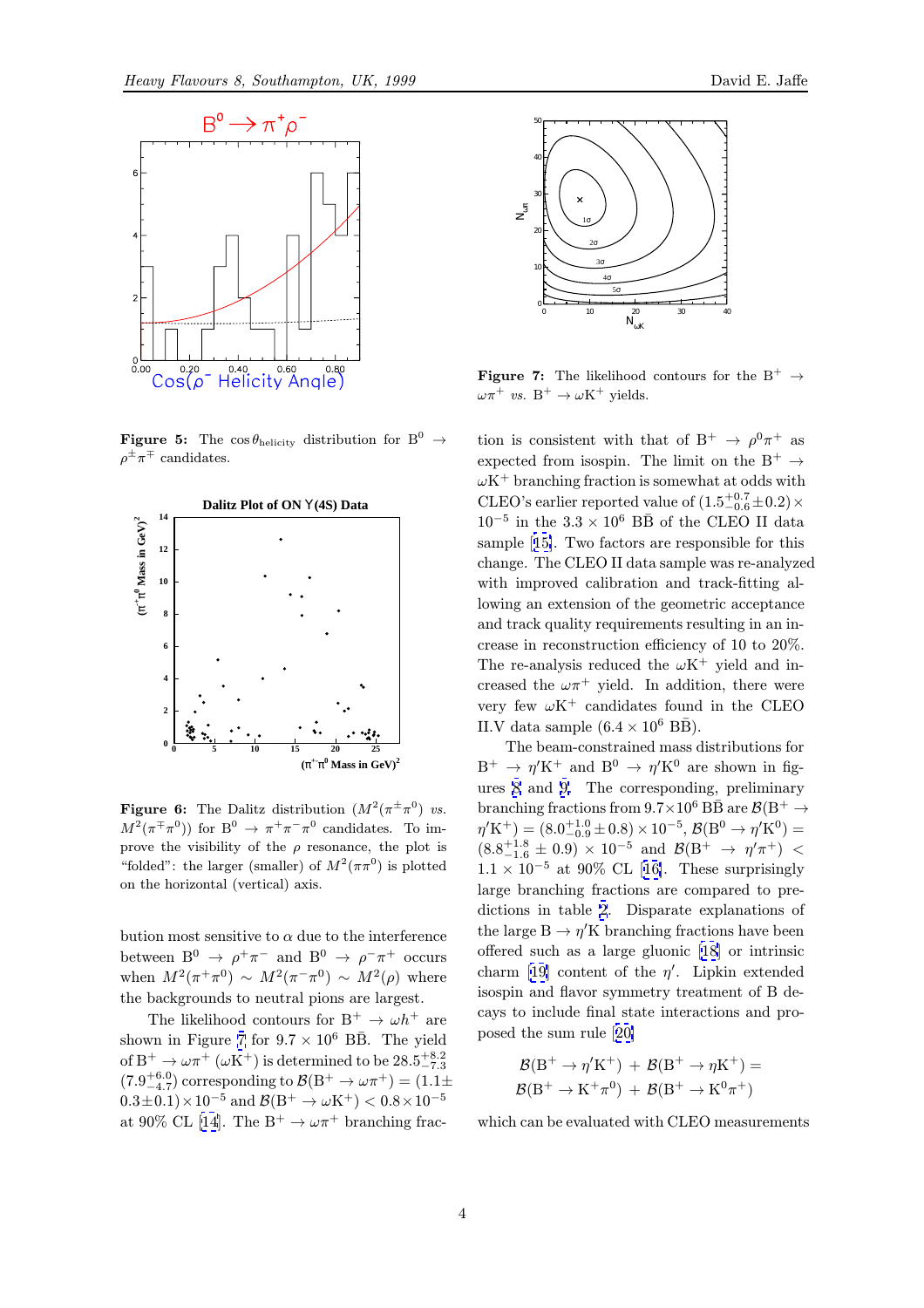<span id="page-4-0"></span>

**Figure 8:** The beam-constrained mass for  $B^+ \rightarrow$  $\eta$ <sup>'</sup>K<sup>+</sup> candidates. The shaded (white) region represents  $\eta'$  candidates reconstructed in the  $\eta' \to \pi^+\pi^-\eta$  $(\rho \gamma)$  decay modes.



**Figure 9:** The beam-constrained mass for  $B^0 \rightarrow$  $\eta^{\prime}K_{s}^{0}$  candidates. The shaded (white) region represents  $\eta'$  candidates reconstructed in the  $\eta' \to \pi^+\pi^-\eta$  $(\rho \gamma)$  decay modes.

and limits at 90% CL listed in tables 2 and 3 (units are  $10^{-5}$ )

$$
(8.0^{+1.0}_{-0.9} \pm 0.8) + (0.71) \frac{?}{=}
$$
  

$$
(1.21^{+0.30}_{-0.28} {}^{+0.21}_{-0.14}) + (1.82^{+0.46}_{-0.40} \pm 0.16) .
$$

The equality is violated by more than three standard deviations. Recent work [21] suggests that the large  $\eta$ 'K and  $\eta$ K<sup>\*</sup> rates with respect to  $\eta$ 'K<sup>\*</sup>

and  $\eta$ K are due to constructive interference of two comparable penguin amplitudes rather than mechanisms specific to the  $\eta'$ .

The summary of CLEO's charmless hadronic B decay measurements is shown in table 3. There is now clear evidence of hadronic  $b \to u$  transistions (B<sup>0</sup>  $\rightarrow \pi^+\pi^-$ , B  $\rightarrow \rho/\omega\pi$ ). The pattern of  $\mathcal{B}(B \to K\pi) \approx \mathcal{B}(B \to \rho/\omega\pi) > \mathcal{B}(B \to \pi\pi)$  is an indication of the constructive [destructi[ve](#page-5-0)] interference between tree and penguin contributions for  $B^0 \to K^+\pi^-$  and  $B \to \rho/\omega\pi$   $[B^0 \to \pi^+\pi^-]$ .

# 3. Radiative and leptonic  $b$  decays

Both ALEPH [23] and CLEO [24] employ similar techniques to measure the  $b \to s\gamma$  branching fraction. Photons from  $\pi^0$ s and  $\eta$ s are vetoed in the selection of the high energy photon candidate. ALEPH suppr[ess](#page-8-0)es the light [qua](#page-8-0)rk (ucsd) background by imposing a lifetime-based b-tag in the hemisphere opposite the photon candidate. At CLEO, the suppression of the ucsd background is achieved by a neural network that utilizes event shape information. Both experiments then form an  $X_s$  candidate from a combination of tracks,  $K_s^0$  and  $\pi^0$  candidates that, when combined with the high energy photon, produces the "best" b hadron candidate. The photon energy spectra from the remaining candiates are shown in figures 10 and 11. The subtraction of the remaining background is accomplished quite differently by the two experiments. CLEO takes advantage of the data accumulated below the  $B\bar{B}$  threshold t[o s](#page-5-0)ubtr[act](#page-5-0) the dominant ucsd background. ALEPH adjusts their simulation of the background processes based on  $b \to s\gamma$ -poor regions of distributions that discriminate between signal and background. This procedure reduces ALEPH's sensitivity to their simulation but increases the systematic uncertainty. The measured  $b \rightarrow s\gamma$ branching fractions of  $(3.15\pm0.35\pm0.32\pm0.26)\times$  $10^{-4}$  and  $(3.11 \pm 0.80 \pm 0.72) \times 10^{-4}$  from CLEO and ALEPH, respectively, are in good agreement with the SM calculation at next-to-leading order of  $(3.28 \pm 0.33) \times 10^{-4}$  [25]. The CLEO result is preliminary and based on  $3.3 \times 10^6$  BB.

Even though the  $b \to s\gamma$  rate agrees with the SM calculation, many non-SM effects could give rise to a sizeable [\(](#page-8-0) $\sim 40\%$ ) rate asymme-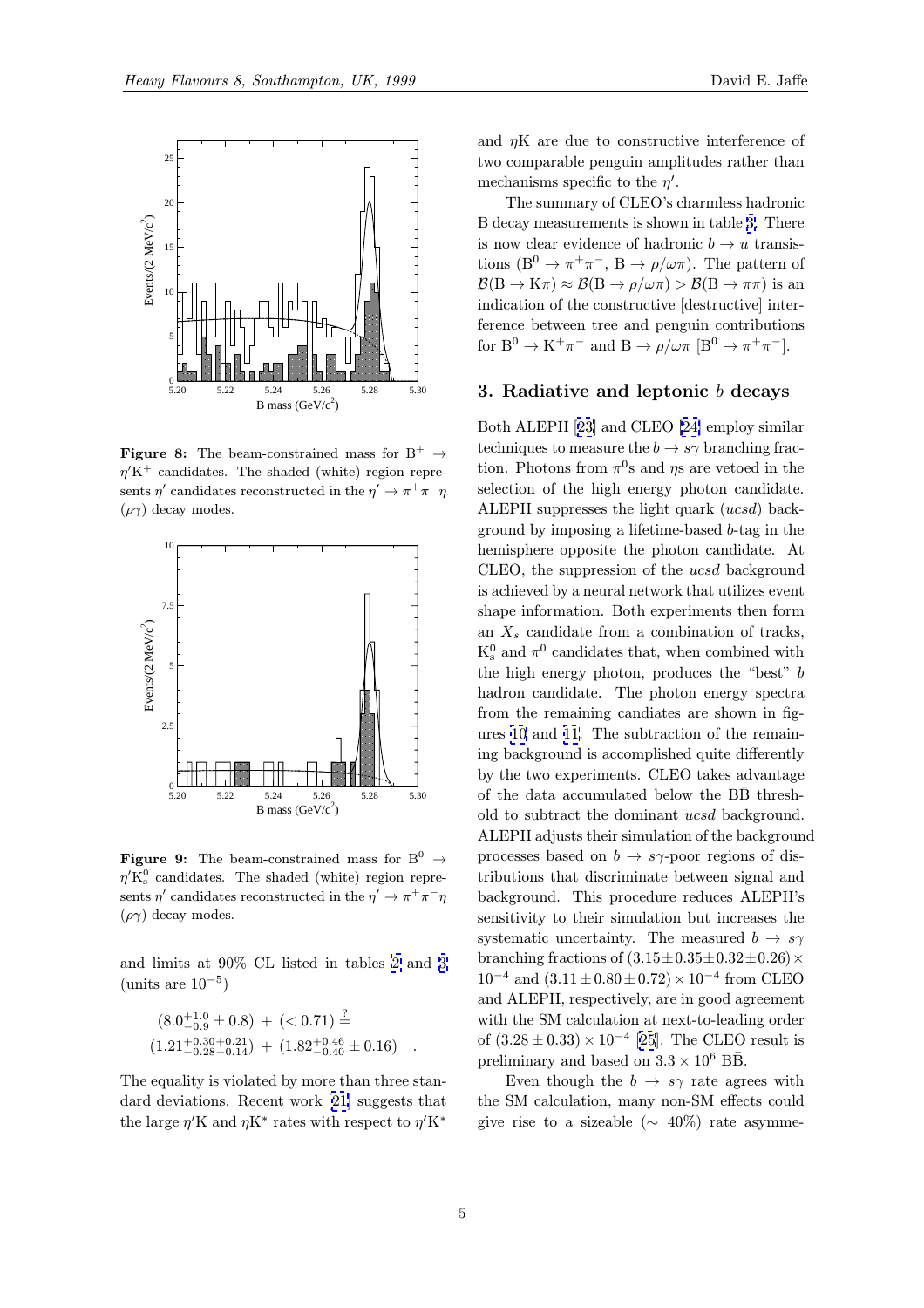<span id="page-5-0"></span>

| Reaction                       | $\mathcal{B}$ or UL ( $\times 10^{-5}$ ) | Prediction    | $N(B\bar{B}) (\times 10^6)$ | Reference         |
|--------------------------------|------------------------------------------|---------------|-----------------------------|-------------------|
| $B^+ \to \eta' K^+$            | $8.0^{+1.0}_{-0.9} \pm 0.8$              | $2.1 - 4.1$   | 9.7                         | $\left[16\right]$ |
| $B^0 \to \eta^{\prime} K^0$    | $8.8^{+1.8}_{-1.6}\pm0.9$                | $2.1 - 4.1$   | 9.7                         | [16]              |
| $B^+ \to \eta^{\prime} K^{*+}$ | < 8.7                                    | $0.03 - 0.04$ | 6.7                         | [17]              |
| $B^0 \to \eta^{\prime} K^{*0}$ | < 2.0                                    | $0.01 - 0.04$ | 6.7                         | $\vert 17 \vert$  |
| $B^+ \to \eta K^+$             | < 0.71                                   | $0.2 - 0.4$   | 9.7                         | [16]              |
| $B^0 \to \eta K^0$             | ${}< 0.95$                               | $0.2 - 0.4$   | 9.7                         | [16]              |
| $B^+ \to \eta K^{*+}$          | $2.73_{-0.82}^{+0.96} \pm 0.50$          | $0.2 - 0.3$   | 9.7                         | [16]              |
| $B^0 \to \eta K^{*0}$          | $1.38^{+0.55}_{-0.44} \pm 0.17$          | $0.2 - 0.3$   | 9.7                         | [16]              |

**Table 2:** Preliminary CLEO results for  $B \to \eta(')K^*$  c[om](#page-8-0)pared to predictions from Ref. [22].

| Decay                         | $\beta$ or UL ( $\times 10^{-5}$ ) | Decay                                            | $\mathcal{B}$ or UL ( $\times 10^{-5}$ ) |
|-------------------------------|------------------------------------|--------------------------------------------------|------------------------------------------|
| $B^0 \rightarrow K^+\pi^-$    | $1.88^{+0.28}_{-0.26}\pm 0.13$     | $\overline{B^0 \rightarrow K^{* \pm} \pi^{\mp}}$ | $2.2^{+0.8}_{-0.6}$ $-0.5$               |
|                               |                                    | $B^0 \rightarrow \rho^{\pm} K^{\mp}$             | < 2.5                                    |
| $B^+ \rightarrow K^+\pi^0$    | $1.21_{-0.28-0.14}^{+0.30+0.21}$   | $\rm B^+ \to \rho^0 K^+$                         | < 2.2                                    |
|                               |                                    | $B^+ \rightarrow \omega K^+$                     | < 0.8                                    |
| $B^+ \rightarrow K^0 \pi^+$   | $1.82^{+0.46}_{-0.40}\pm 0.16$     |                                                  |                                          |
| $B^0 \rightarrow \pi^+\pi^-$  | $0.47^{+0.18}_{-0.15}\pm 0.06$     | $B^0 \to \rho^{\pm} \pi^{\mp}$                   | $\overline{3.5}$ $_{-1.0}^{+1.1}$ ± 0.5  |
| $B^+ \rightarrow \pi^+ \pi^0$ | < 1.2                              | $B^+ \rightarrow \rho^0 \pi^+$                   | $1.5 \pm 0.5 \pm 0.4$                    |
|                               |                                    | $B^+ \to \omega \pi^+$                           | $1.1 \pm 0.3 \pm 0.1$                    |
| $B^0 \rightarrow K^+K^-$      | < 0.2                              | $B^0 \rightarrow K^{*\pm} K^{\mp}$               | < 0.6                                    |
| $B^+ \rightarrow K^0 K^+$     | ${}< 0.51$                         |                                                  |                                          |

**Table 3:** Summary of charmless hadronic branching fractions  $(\mathcal{B})$  or upper limits (UL) at 90% CL.



**Figure 10:** The photon energy spectrum for  $b \rightarrow s\gamma$ candidates from the CLEO experiment. The upper (lower) figure shows the distribution before (after) background subtraction.

try [26]. CLEO extends their  $X_s$  reconstruction method to "tag" the b-flavor of the final state of the  $b \to s\gamma$  decay to produce a measurement of



**Figure 11:** The photon energy spectrum for  $b \rightarrow s\gamma$ candidates from the ALEPH experiment. The upper (lower) figure shows the distribution before (after) background subtraction.

the asymmetry

$$
\mathcal{A}^0 \equiv \frac{\Gamma(b \to s\gamma) - \Gamma(\bar{b} \to \bar{s}\gamma)}{\Gamma(b \to s\gamma) + \Gamma(\bar{b} \to \bar{s}\gamma)} \quad . \tag{3.1}
$$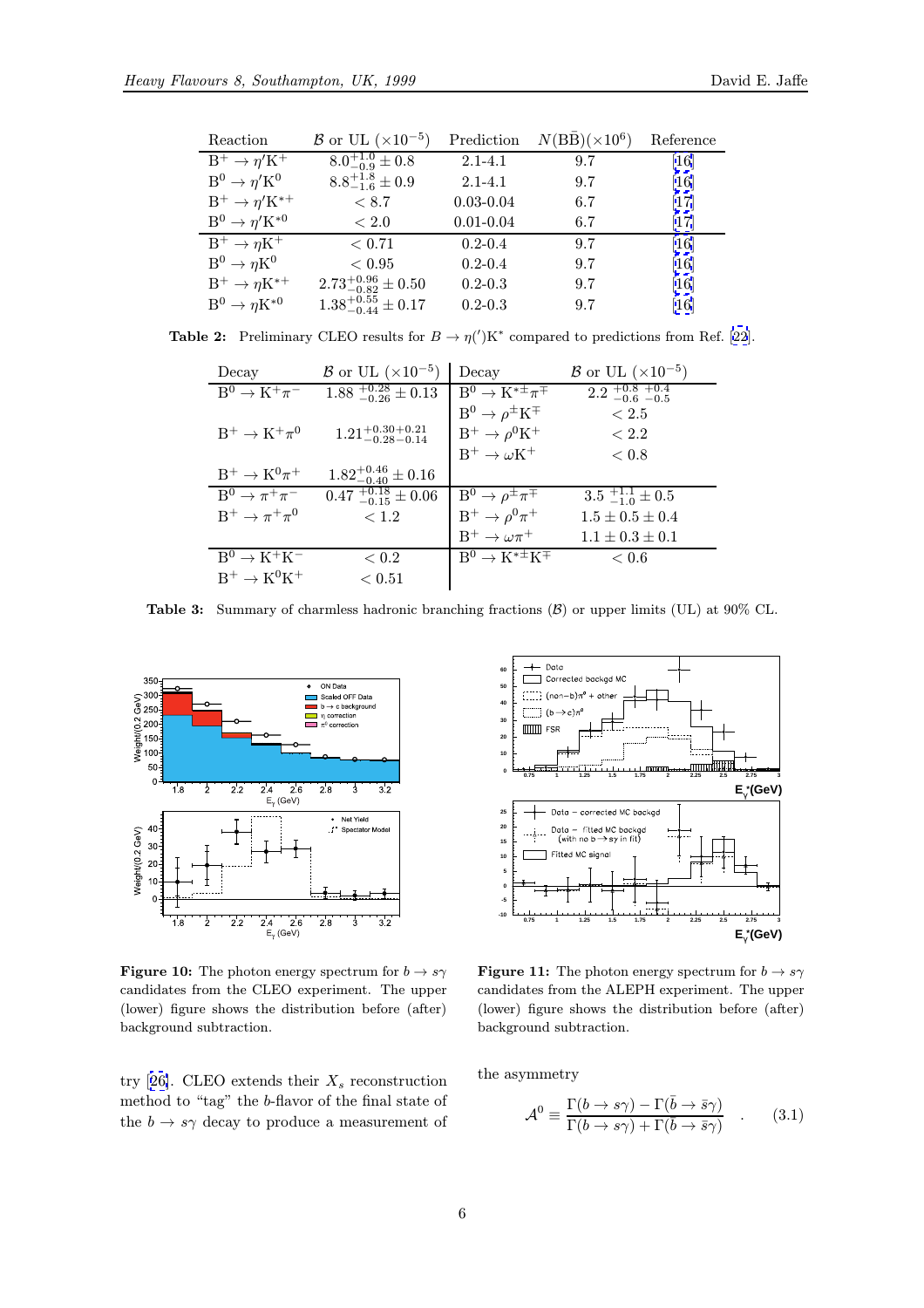Monte Carlo is used to determine the rate of the three possible outcomes of tagging:  $1) b$  flavor determinable and correctly assigned,  $2) b$  flavor determinable and incorrectly assigned or 3) b flavor not determinable. The preliminary CLEO result, based on  $3.3 \times 10^6$  BB, for the measured asymmetry, after both additive and multiplicative corrections, is  $\mathcal{A}^0 \approx \mathcal{A}^{\text{meas}} = (0.16 \pm 0.14_{\text{stat}} \pm 1)$  $0.05_{\rm syst})\!\times\!(1.000\!\pm\!0.041)_{\rm syst}$  or  $-0.09<{\mathcal{A}}^{\rm meas}<$ 0.42 at 90% CL.

Hadron collider experiments are currently only sensitive to rare b decays containing charged lepton pairs due to their triggering ability. CDF exploits this sensitivity to search for the decays  $B \to K^{(*)} \mu^+ \mu^-$  [27]. The candidates for these decays must form a common vertex  $(\chi^2$  (vertex) < 20) with a measured decay length greater than 400 microns transverse to the  $p\bar{p}$  collision axis. In addition the B  $\rightarrow$  K<sup>(\*)</sup> $\mu^{+}\mu^{-}$  candidates must satisfy an isolation requirement that takes advantage of the hard fragmentation of b quarks. Figures 12 and 13 show the  $M(\mu^+\mu^-)$  vs.  $M(\mathrm{K}^{(*)}\mu^+\mu^-)$ distributions for the B<sup>+</sup>  $\rightarrow$  K<sup>+</sup> $\mu$ <sup>+</sup> $\mu$ <sup>-</sup> and B<sup>0</sup>  $\rightarrow$  $K^{*0}\mu^+\mu^-$  candidates. The candidates due to  $B \to \psi^{(')} K^{(*)}$  decays dominate the distributions which are otherwise relatively background free. The limits obtained by CDF [27] in table 4 are within an order of magnitude of the SM prediction and indicate that this decay should be observed with the increase in luminosity ( $\sim 2~{\rm fb}^{-1})$ expected for the upcoming r[un.](#page-8-0) The me[as](#page-7-0)urement of the dilepton mass spectrum and the leptonpair forward-backward asymmetry are important for the separation of the long- and short-distance contributions to the decay [28] and are sensitive to contributions from non-SM processes [29], but will require another order of magnitude increase in luminosity.

Table 4 also lists results [of s](#page-8-0)earches for the inclusive decay  $b \to s\ell^+\ell^-$  by D0 [30] and [CLE](#page-8-0)O [31]. CLEO adapts their inclusive  $X_s$  reconstruction from the  $b \to s\gamma$  measurement while D0 simply searches f[or](#page-7-0) high-mass lepton pairs below the B mass and above the charmoniu[m r](#page-8-0)esonances. [All](#page-8-0) measurements are at least an order of magnitude higher than SM expectations.

Both CDF and CLEO have searched for the purely leptonic b decays  $B^0 \to \ell^+\ell^-$  as listed in table 5. The current upper limits are at least



Figure 12: The  $M(\mu^+\mu^-)$  vs.  $M(\text{K}^+\mu^+\mu^-)$  distribution for  $\mathrm{B}^+ \rightarrow \mathrm{K}^+ \mu^+ \mu^-$  candidates from CDF. The vertical lines delineate the signal region, the diagonal hatching shows the excluded  $\psi$  and  $\psi'$  regions and the shaded region is kinematically forbidden.



**Figure 13:** The  $M(\mu^+\mu^-)$  vs.  $M(\text{K}^{*0}\mu^+\mu^-)$  distribution for B<sup>0</sup>  $\rightarrow$  K<sup>\*0</sup> $\mu^+ \mu^-$  candidates from CDF.

several orders of magnitude above the SM expectations. The SM  $B_s^0 \rightarrow \mu^+\mu^-$  decay rate should observable with the full expected luminosity from CDF's upcoming run if backgrounds can be reduced and the overall detection efficiency enhanced by at least a factor of two.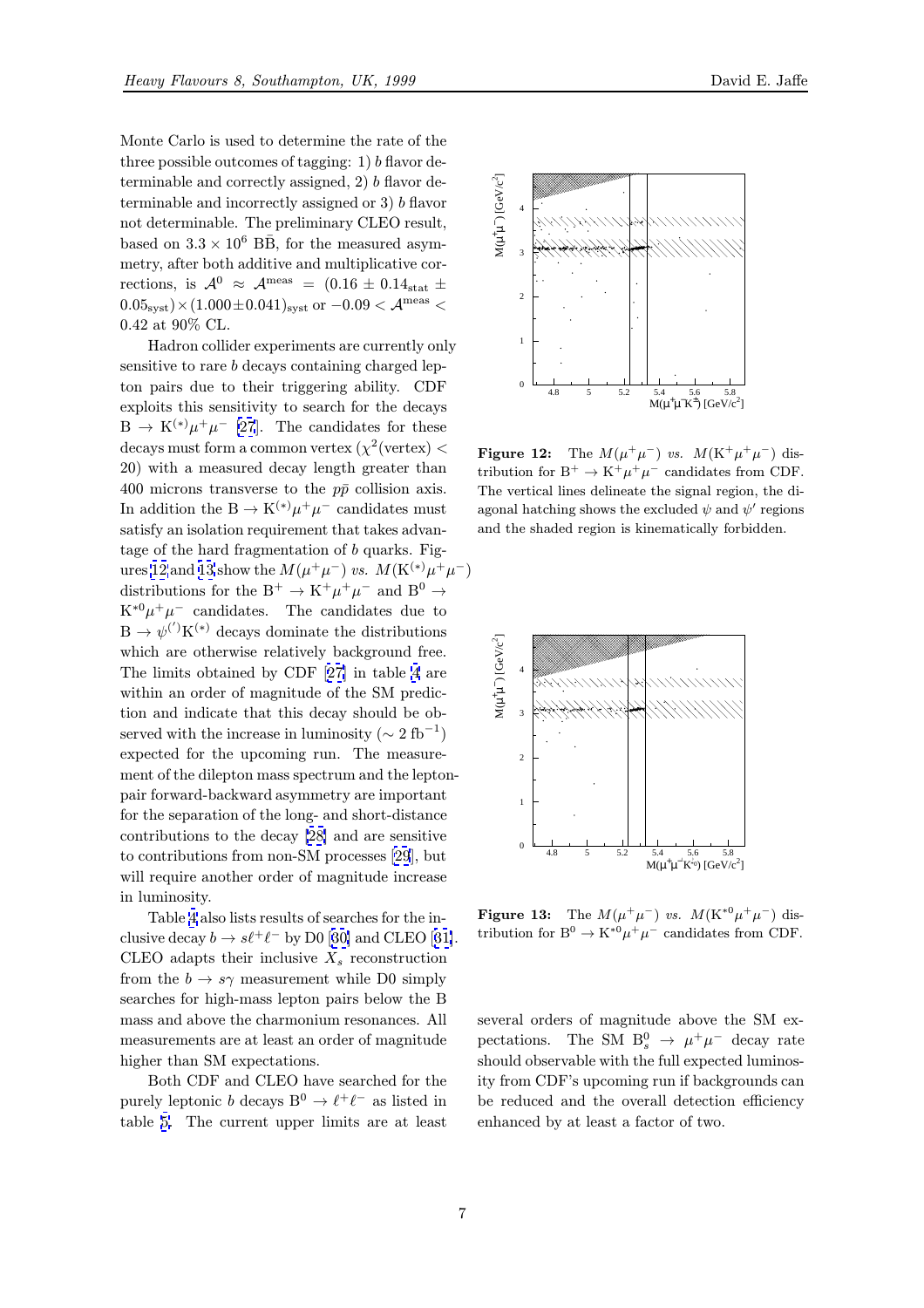<span id="page-7-0"></span>

| Expt                    | $\mathcal{B}(B^+\to K^+\ell^+\ell^-)$ | $\mathcal{B}(B^0 \to K^{*0}\ell^+\ell^-)$ | $\mathcal{B}(b \to s\ell^+\ell^-)$ |
|-------------------------|---------------------------------------|-------------------------------------------|------------------------------------|
| CDF $(\ell = \mu)$      | $< 5.2 \times 10^{-6}$                | $< 4.0 \times 10^{-6}$                    |                                    |
| $D0(\ell = \mu)$        |                                       |                                           | $< 3.2 \times 10^{-4}$             |
| $CLEO(\ell = \mu)$      | $< 9.7 \times 10^{-6}$                | $< 9.5 \times 10^{-6}$                    | $< 5.7 \times 10^{-5}$             |
| $CLEO(\ell = e)$        | $< 11 \times 10^{-6}$                 | $< 13 \times 10^{-6}$                     | $< 5.8 \times 10^{-5}$             |
| CLEO( $\mu$ & e)        |                                       |                                           | $< 4.2 \times 10^{-5}$             |
| Std Model               | $(0.3-0.7)\times10^{-6}$              | $(1-4) \times 10^{-6}$                    | $\sim 6 \times 10^{-6}$            |
| CLEO $\mu^{\pm}e^{\mp}$ |                                       |                                           | $< 2.2 \times 10^{-5}$             |

**Table 4:** Summary of  $B \to K^{(*)}\ell^+\ell^-$  and  $b \to s\ell\ell$  searches. All upper limits are at 90% CL.

|                                       | CDF                      | <b>CLEO</b>              | SM.                 |
|---------------------------------------|--------------------------|--------------------------|---------------------|
| Decay                                 | Upper limit at $95\%$ CL | Upper limit at $90\%$ CL | expectation         |
| $B_d^0 \rightarrow \mu^+\mu^-$        | $< 8.6 \times 10^{-7}$   | $< 5.9 \times 10^{-6}$   | $2 \times 10^{-10}$ |
| $B_d^0 \rightarrow e^+e^-$            |                          | $< 5.9 \times 10^{-6}$   | $3\times10^{-15}$   |
| $B_s^0 \rightarrow \mu^+\mu^-$        | $< 2.6 \times 10^{-6}$   |                          | $4 \times 10^{-9}$  |
| $B_d^0 \rightarrow e^{\pm} \mu^{\mp}$ | $< 8.2 \times 10^{-6}$   | $< 5.9 \times 10^{-6}$   | $\theta$            |
| $B_{\rm s}^0 \to e^{\pm} \mu^{\mp}$   | $< 4.5 \times 10^{-6}$   |                          | $\theta$            |

**Table 5:** Summary of B<sup>0</sup>  $\rightarrow \ell^+\ell^-$  searches.

# 4. Conclusions

As the era of the b factories begins, the current knowledge of charmless hadronic b decays indicates that independent measurement of the angles  $\alpha$  and  $\gamma$  of the unitarity triangle will be difficult. The relatively low rate of B<sup>0</sup>  $\rightarrow \pi^+\pi^$ with respect to  $B^0 \to K^+\pi^-$  [will hamper efforts](http://www-spires.slac.stanford.edu/spires/find/hep/www?j=PHRVA%2CD57%2C2752) to measure the time-dependent  $CP$  asymmetry of B<sup>0</sup>  $\rightarrow \pi^+\pi^-$ [. The apparently large penguin](http://www-spires.slac.stanford.edu/spires/find/hep/www?j=PHLTA%2CB441%2C403) contributions to B  $\rightarrow \pi\pi$  [will also complicate](http://jhep.sissa.it/stdsearch?paper=9902%281999%29014) the extraction of  $\alpha$  from the measured asymmetry. An alternative proposal to measure  $\alpha$  with  $B \to \pi \pi \pi$  decays will require years of running at the asymmetric, e<sup>+</sup>e<sup>−</sup> B-factories and may only be feasible at  $p\bar{p}$  colliders. The complications to the measurement of  $\alpha$  due to large penguin-tree interference may make it possible to measure or bound the angle  $\gamma$ ; however, current measurements and methods are unable to provide meaningful bounds or are model dependent. While  $\sin 2\beta$  will almost surely be measured with significant precision and reported at the  $9<sup>th</sup>$  International Symposium on Heavy Flavor Physics, measurements of  $\alpha$  and  $\gamma$  of comparable precision from rare b [decays may well have to wait for](http://www-spires.slac.stanford.edu/spires/find/hep/www?j=PRLTA%2C65%2C3381) [future](http://www-spires.slac.stanford.edu/spires/find/hep/www?j=PHRVA%2CD52%2C6374) [conferences.](http://www-spires.slac.stanford.edu/spires/find/hep/www?j=PHRVA%2CD52%2C6374)

## References

- [1] R. Ammar et al., *Phys. Rev. Lett.* **71** (1993) 674.
- [2] C. Caso *et al., Eur. Phys. J.* **C 3** (1998) 1.
- [3] R. Fleischer and T. Mannel, *Phys. Rev.* **D 57** (1998) 2752.
- [4] M. Neubert and [J.](http://www-spires.slac.stanford.edu/spires/find/hep/www?j=PRLTA%2C71%2C674) [Rosner,](http://www-spires.slac.stanford.edu/spires/find/hep/www?j=PRLTA%2C71%2C674) [Phys. Lett.](http://www-spires.slac.stanford.edu/spires/find/hep/www?j=EPHJA%2CC3%2C1) **B 441** (1998) 403; M. Neubert, J. [High Energy Phys.](http://www-spires.slac.stanford.edu/spires/find/hep/www?j=PHRVA%2CD57%2C2752) 9902 (1999) 014
- [5] The overall uncertainty in the  $K_{\pi}$  branching fractions used to compute R and  $R_*$  [is esti](http://www-spires.slac.stanford.edu/spires/find/hep/www?j=PHLTA%2CB441%2C403)mated as the sum in qua[drature of the larger of](http://jhep.sissa.it/stdsearch?paper=9902%281999%29014) the reported asymmetric statistical and systematic uncertainties. Any correlations between the systematic uncertainties are ignored in forming the ratios. For the Fleischer-Mannel [3] bound:  $\tau(B^+)/\tau(B^0)=1.07\pm 0.02$  determined by the LEP B lifetime working group for Summer 1999, and for the Neubert-Rosner [4] bound:  $\delta_{\rm EW}$  =  $0.64 \pm 0.15, \ \bar{\epsilon}_{3/2} = 0.64 \pm 0.15.$
- [6] W.-S. Hou, J. G. Smith and F. Würthwein, hep-ph/9910014.
- [7] M. Gronau and D. London, *Phys. Rev. Lett.* 65 (1990) 3381; M. Gronau et al., Phys. Rev. D 52 (1995) 6374.
- [8] [A.](http://xxx.lanl.gov/abs/hep-ph/9910014) [Snyder](http://xxx.lanl.gov/abs/hep-ph/9910014) [and](http://xxx.lanl.gov/abs/hep-ph/9910014) H. Quinn, [Phys. Rev.](http://www-spires.slac.stanford.edu/spires/find/hep/www?j=PRLTA%2C65%2C3381) D 48 (1993) 2139.
- [9] Y. Kubota et al., Nucl. Inst. Meth. A 320 (1992) 66.